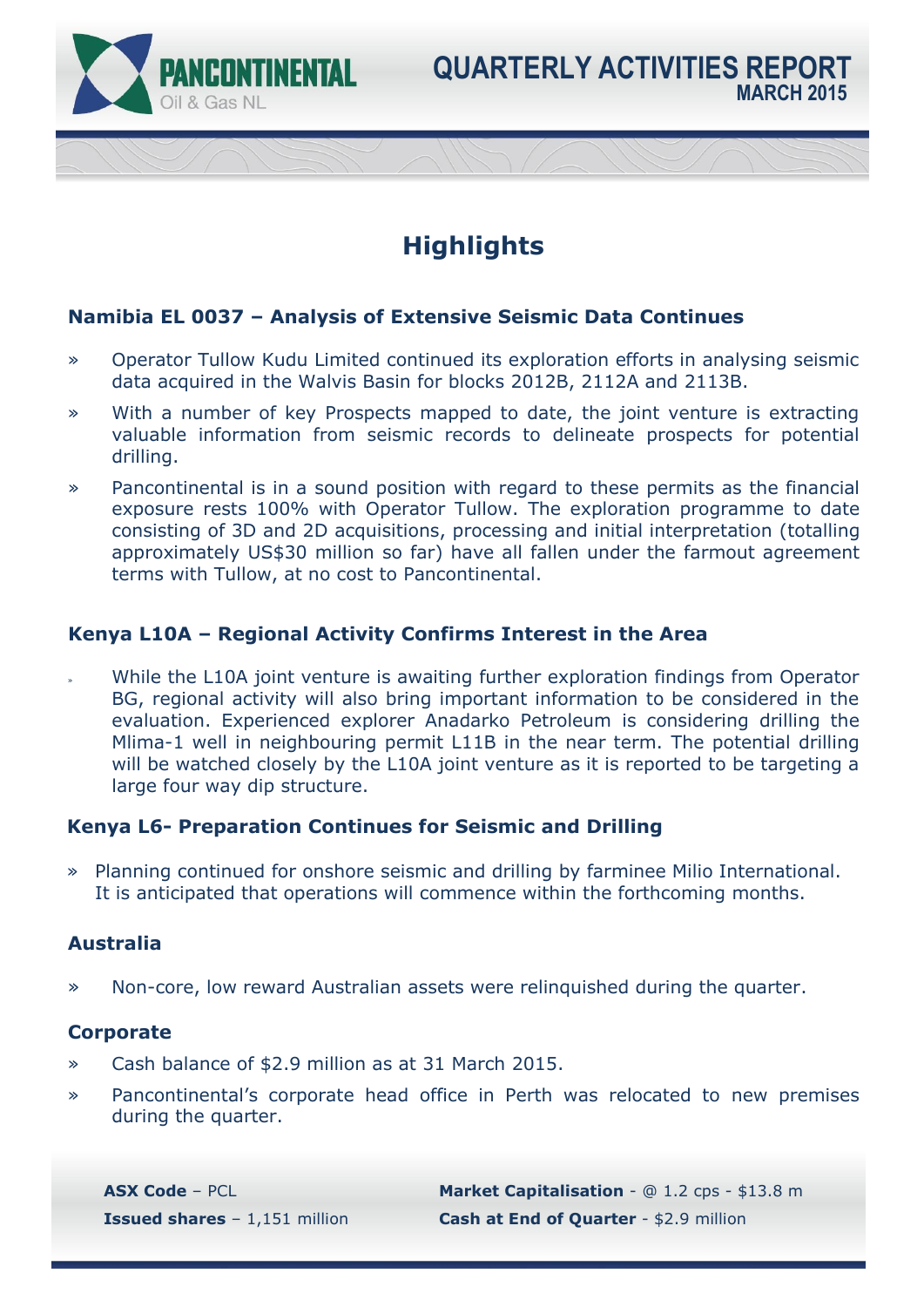## **Overview**

While market conditions continue to dictate the oil and gas environment, Pancontinental maintains that in the Company's frontier areas, exploration success is the Company's primary aim.

The Company's financial exposure on two of its key assets has been farmed out to joint venture partners. The licence EL 0037's exploration programme offshore Namibia is continuing to yield strong results, with no capital required to be expended by Pancontinental for the current exploration programme, while Licence L6 in Kenya has been farmed out for onshore seismic and drilling.

The L10A and L10B permits have recently been the financial spotlight and the focus for management. While both areas are prospective and a number of mapped prospects straddle the blocks, the L10A block has a higher reward profile and as such it was decided post quarter end to withdraw from the L10B joint venture. Pancontinental was the last remaining joint venture partner other than the Operator BG Group in L10B. Pancontinental believes that it still has sufficient and very valuable exposure to the prospectivity of this immediate area through the 18.75% interest in L10A.

Your Board and Management Team look forward to ongoing activity in the coming months, especially in relation to our Namibia licence EL 0037.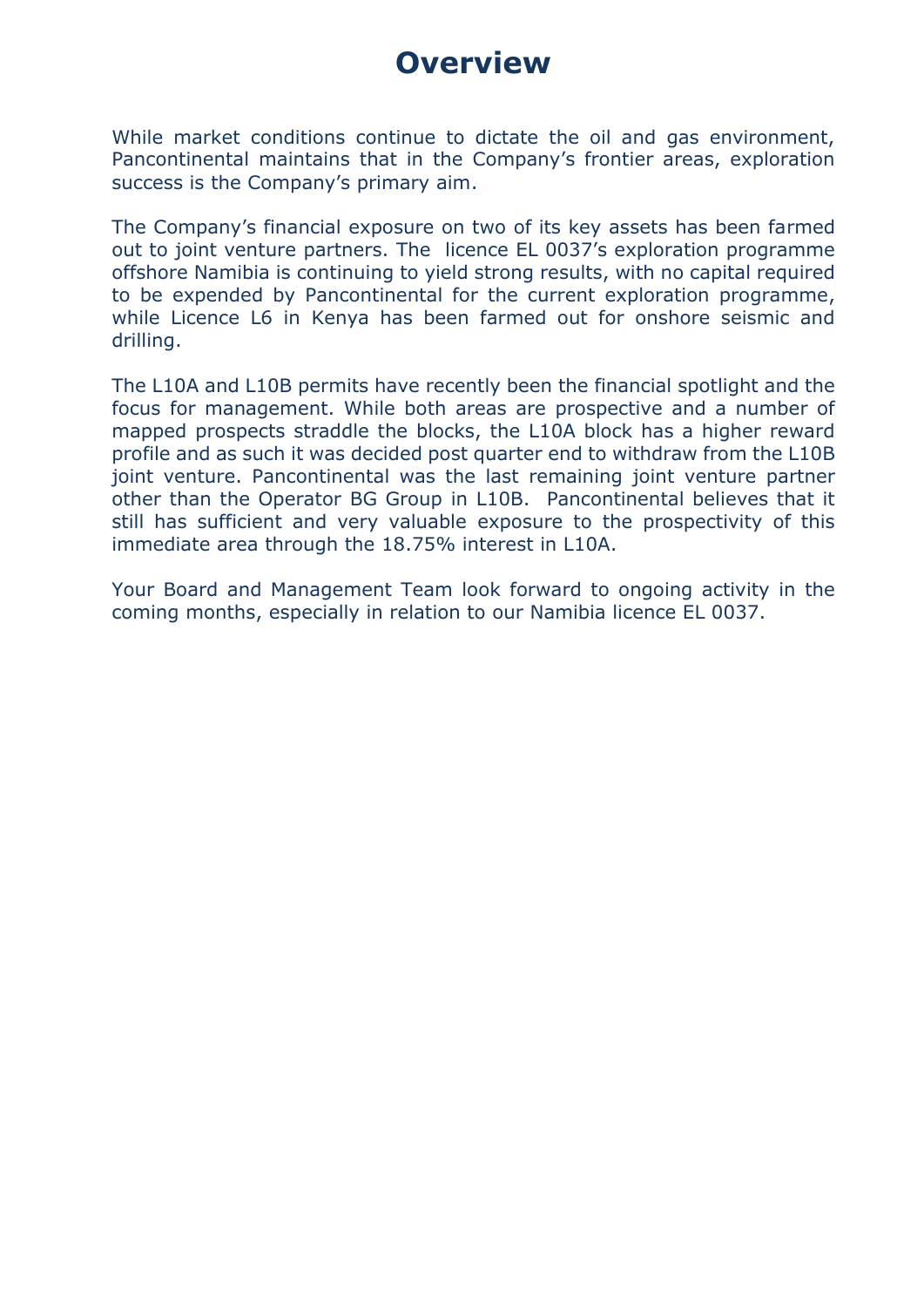## **International Projects**



### **Kenya Offshore & Onshore**

Around 2002, during Pancontinental's geological evaluation of new venture areas, the Company recognised the oil potential of the Lamu Basin offshore Kenya. Applications for exploration areas were submitted to the Ministry of Energy and Petroleum and as a result several permits were granted.

Exploration work programmes and strategic joint venture alliances mean that Pancontinental is a key offshore explorer, with recent success in both oil and gas discoveries. Now, as the longest standing oil explorer offshore Kenya, Pancontinental continues in its pursuit of commercial oil in blocks L6 and L10A.

Subsequent to the end of the Quarter, Pancontinental decided to make a strategic withdrawal from licence L10B, leaving BG Group as the only remaining of the original four licence participants. Pancontinental retains its interest in the prospectively offshore southern Kenya through its interest in licence L10A, as well as L6 further north.

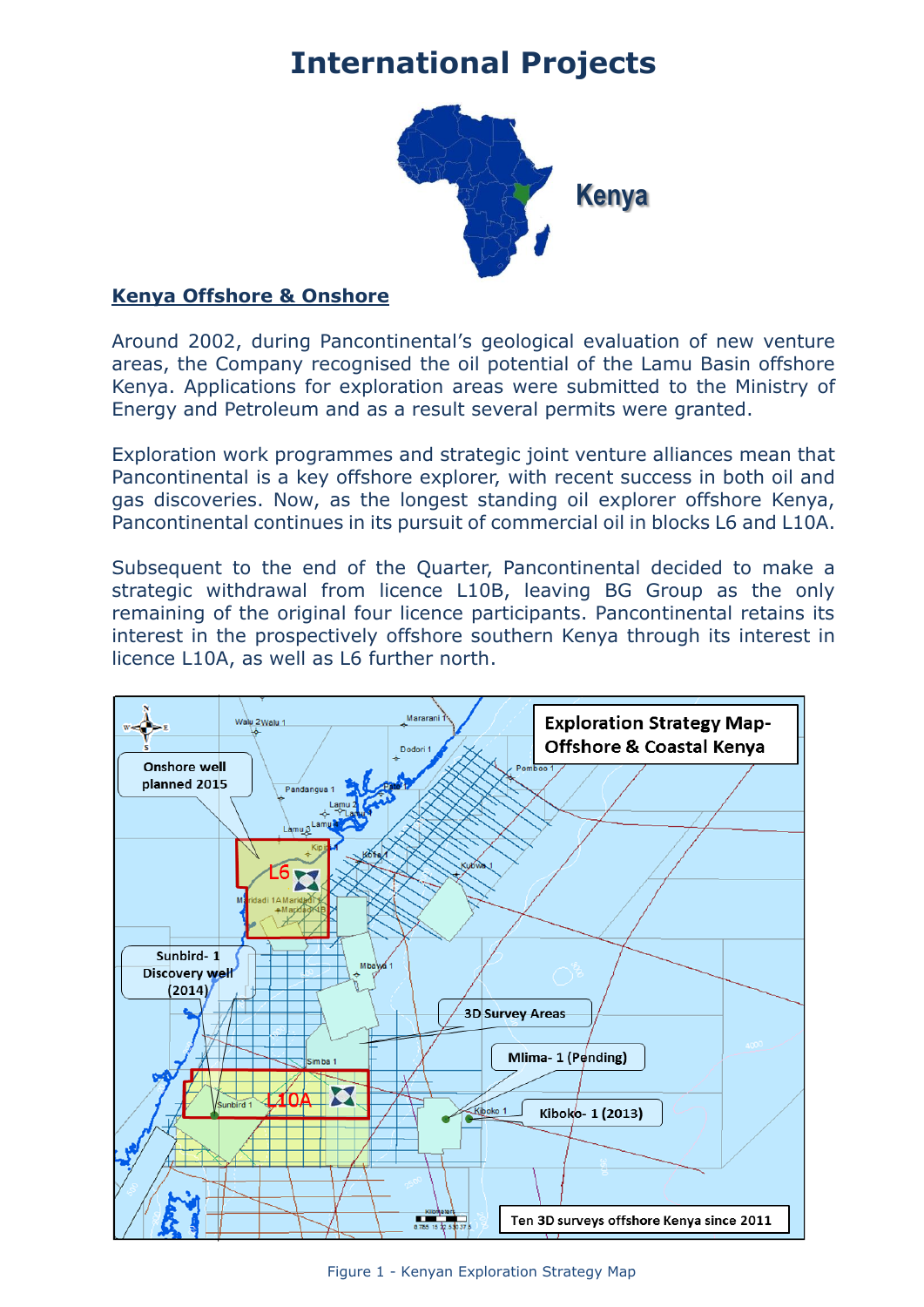### **Kenya Offshore Block L10A**

| Location:            | Lamu Basin                                            |                            |
|----------------------|-------------------------------------------------------|----------------------------|
| <b>Project Size:</b> | 4,962 square kilometres                               |                            |
| <b>JV Partners:</b>  | BG Group (Operator)<br>Pancontinental<br><b>PTTFP</b> | 50.00%<br>18.75%<br>31.25% |

#### **Exploration Activity**

During 2014, the L10A joint venture drilled the Sunbird Prospect in Kenya with positive results. The discovery was the first-ever offshore oil for the country as well as for the entire East African Coast.

Since the completion of the Sunbird-1 well, detailed studies have been the focus of joint venture activities. These studies will help to unravel the geological complexity in the region and progress future exploration.

With 4,800 km<sup>2</sup> of high-quality 3D seismic data acquired over recent years in combination with the oil and gas data recovered from the Sunbird-1 well, the joint venture is in possession of valuable information which will be further developed and regional activity continues to yield additional information. Seasoned US explorer Anadarko Petroleum may potentially be drilling the Mlima-1 well in the adjoining L11B permit. The proposed drilling will concentrate on a large four way structure.

Once assessment and review of all the available data has been taken into account and applied to the existing known prospects and leads, the joint venture will be in a position to consider recommendations by the Operator BG Group on further exploration activities in the permit.

### **Kenya Offshore Block L10B**

| Location:            | Lamu Basin                                   |                                                            |
|----------------------|----------------------------------------------|------------------------------------------------------------|
| <b>Project Size:</b> | 5,585 square kilometres                      |                                                            |
| <b>JV Partners:</b>  | <b>BG Group (Operator)</b><br>Pancontinental | 75.00% (pre PCL withdrawal)<br>25.00% (pre PCL withdrawal) |

#### **Exploration Activity**

Pancontinental has revised its Kenyan exploration strategy and as such withdrew from the L10B block post quarter-end. Under the terms of the joint venture, Pancontinental's withdrawal is not effective until 31 May and will also require consent from the Kenyan Ministry. The Company has queried the overheads and costs charged by the operator and is seeking a resolution to this issue so that an orderly exit can be achieved.

The Company considers that, while there is considerable merit in the oil play opened by the Sunbird discovery, it has sufficient exposure to that play in area L10A.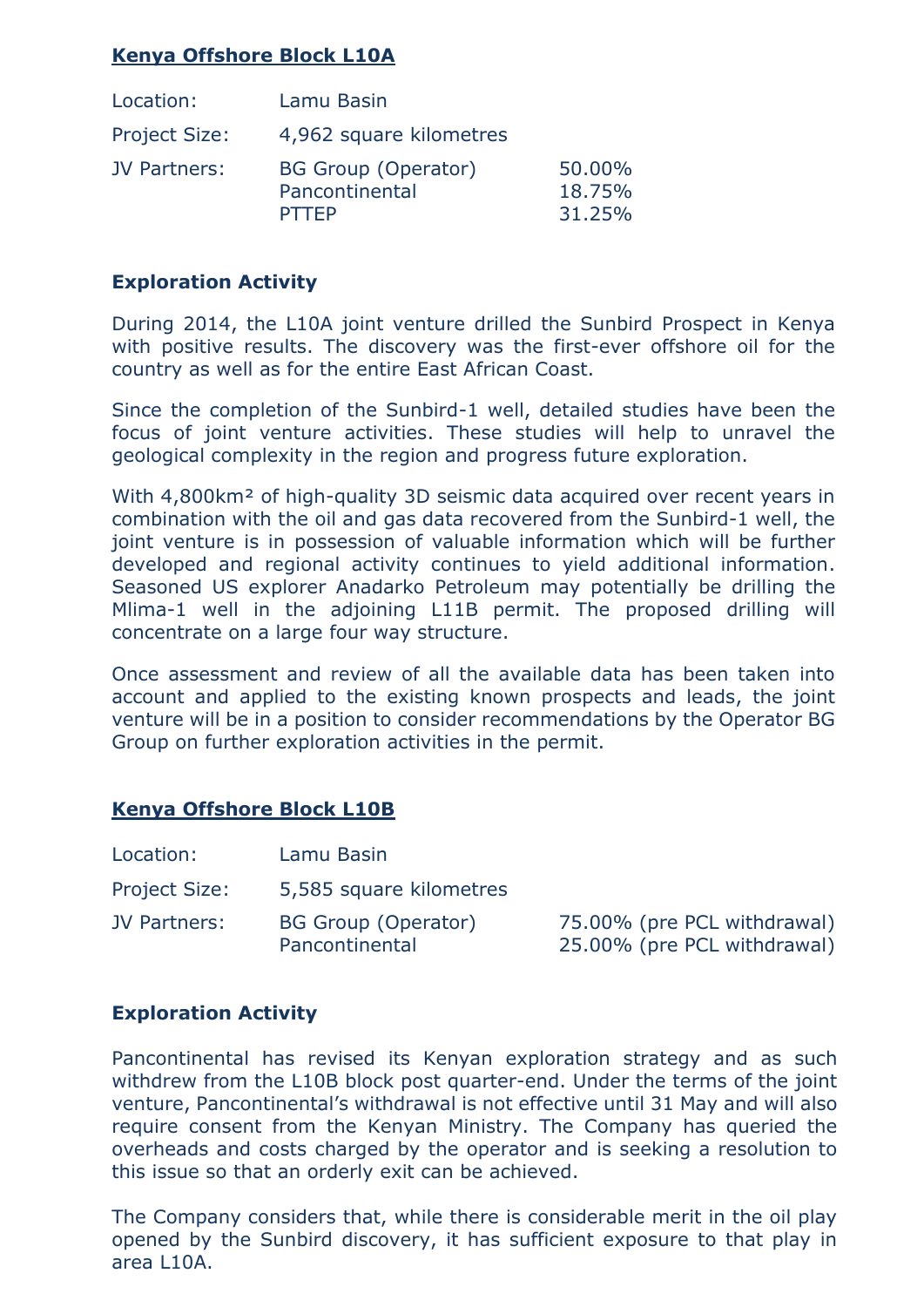## **Kenya Onshore/Offshore Block L6**

| Location:                       | Lamu Basin                                                                    |                  |
|---------------------------------|-------------------------------------------------------------------------------|------------------|
| <b>Project Size:</b>            | 5,010 square kilometres                                                       |                  |
| <b>JV Partners</b><br>Offshore: | <b>FAR Limited (Operator)</b><br>Pancontinental                               | 60.00%<br>40.00% |
| <b>JV Partners</b><br>Onshore:  | Milio International (Operator) 60.00%<br>Pancontinental<br><b>FAR Limited</b> | 16.00%<br>24.00% |

### **Exploration Activity**

### **Onshore**

Pancontinental's farmout to Dubai-based Milio International will carry the Company through exploration expenditure on 2D seismic and an exploration well in the onshore portion of the block.

Preparations are currently underway for seismic operations, the results of which will be processed and interpreted to assess the ideal locations for near term drilling. Milio's interest in the L6 permit was sparked during exploration works on their neighbouring permit L20 and as such farmout terms were agreed for the entry of Milio into the L6 joint venture.



Figure 2 – Milio International's proposed seismic programme [Source: Milio International]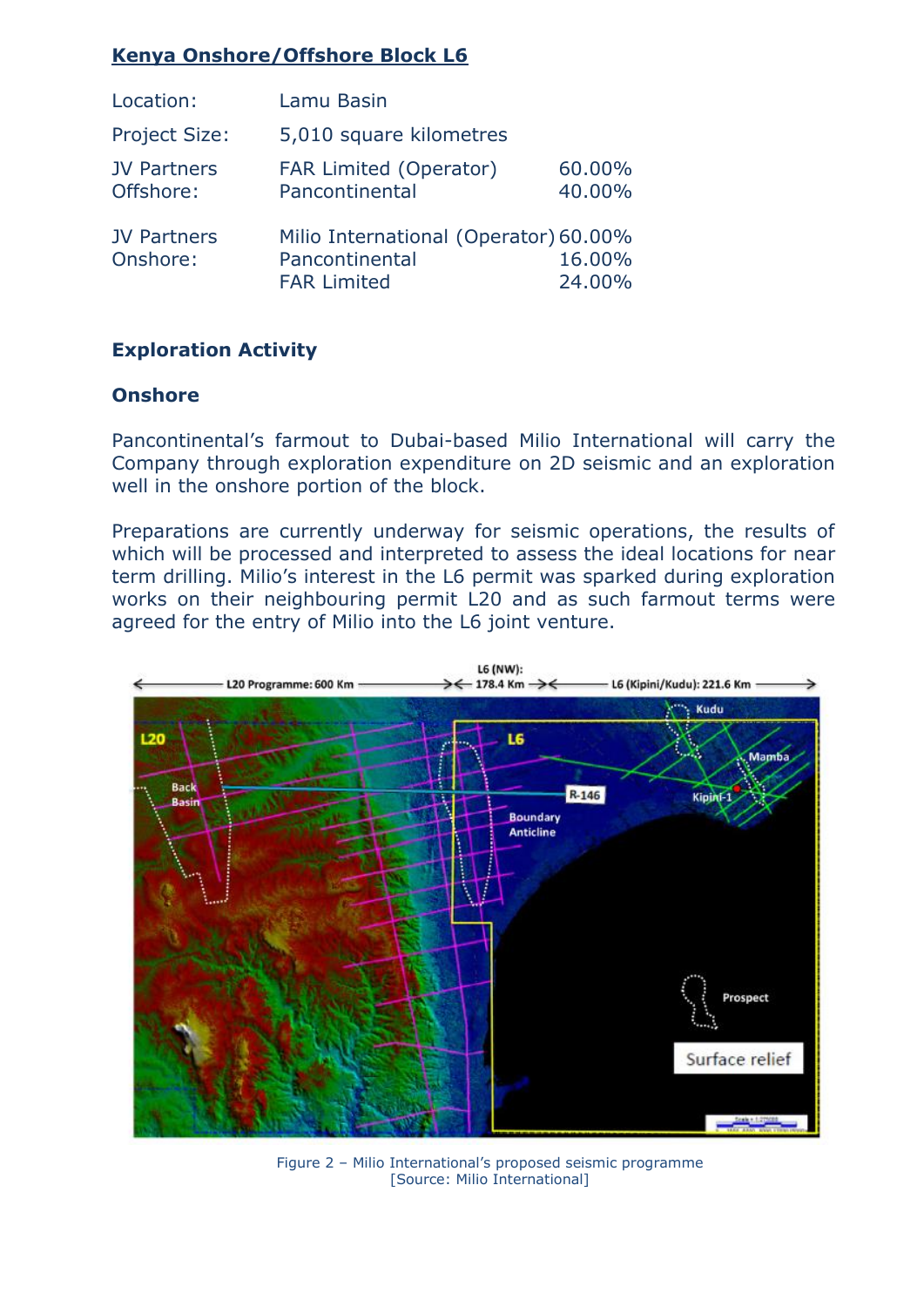#### **Offshore**

The L6 permit is a combination of both onshore and offshore areas. The onshore portion of the block has been farmed out and is free carried for the next phase of exploration activity. Pancontinental and its joint venture partner FAR Limited are also looking for an attractive farmout deal for the offshore section on similar terms. With a strong 40% interest Pancontinental is well positioned for mitigating risk by reducing its interest while retaining a percentage so as to benefit from any exploration success that may be encountered within the permit.

A number of drill-ready prospects have been mapped using 3D seismic acquistion and interpretation. Tembo, an Eocene sand play; Kifaru and Kifaru West are reef prospects and it is believed that the prospects have access to the same oil source discovered by the Sunbird-1 well.

In addition to the joint venture's own exploration findings via seismic and desktop studies, the participants watch the progress of regional exploration programmes in order to assess the best route for exploration going forward.



Figure 3 – Kifaru & Kifaru West Prospects Figure 4 – Tembo Prospect

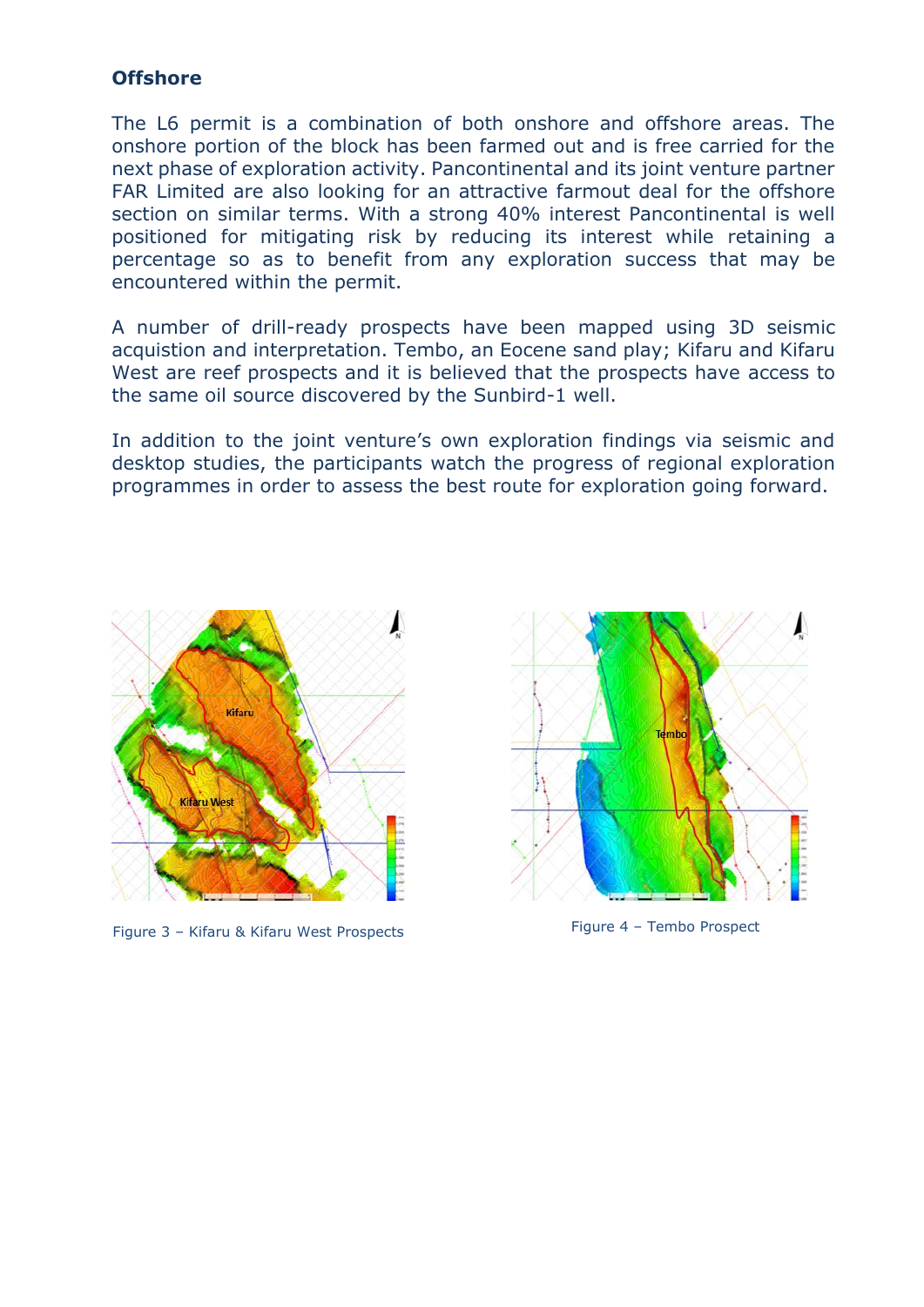## **International Projects**



## **Namibia Offshore**



Figure 5 – Licence EL 0037 Offshore Namibia [Source: Tullow Kudu Limited]

Pancontinental's presence in Namibia has spanned over a decade. During that time the Company has developed strong working relationships with the Government as well as local joint venture partners in the exploration of Namibia's offshore areas.

Namibia's stable economy and transparent business practices have enabled Pancontinental to successfully conduct business there for many years.

Currently the Company holds three blocks offshore Namibia; 2012B, 2112A and 2113B. All three blocks are governed by licence EL 0037.

Participants in the EL 0037 joint venture initially began with Pancontinental and a local partner Paragon Oil & Gas (Pty) Ltd in 2011. Since then, Tullow Kudu Limited has conducted its own analysis of the area and confirmed interest in the geology of offshore Namibia by entering into two exploration licences; one of which is Pancontinental's EL 0037.

Tullow's acreage acquisition positioned the company in a location that could target an extension of a material oil play in favourable water depths.

Pancontinental welcomed the entry of Tullow into the joint venture as the Company could retain a significant interest in the licence while participating in a Tullow led exploration campaign worth an estimated US \$130 million – free carried.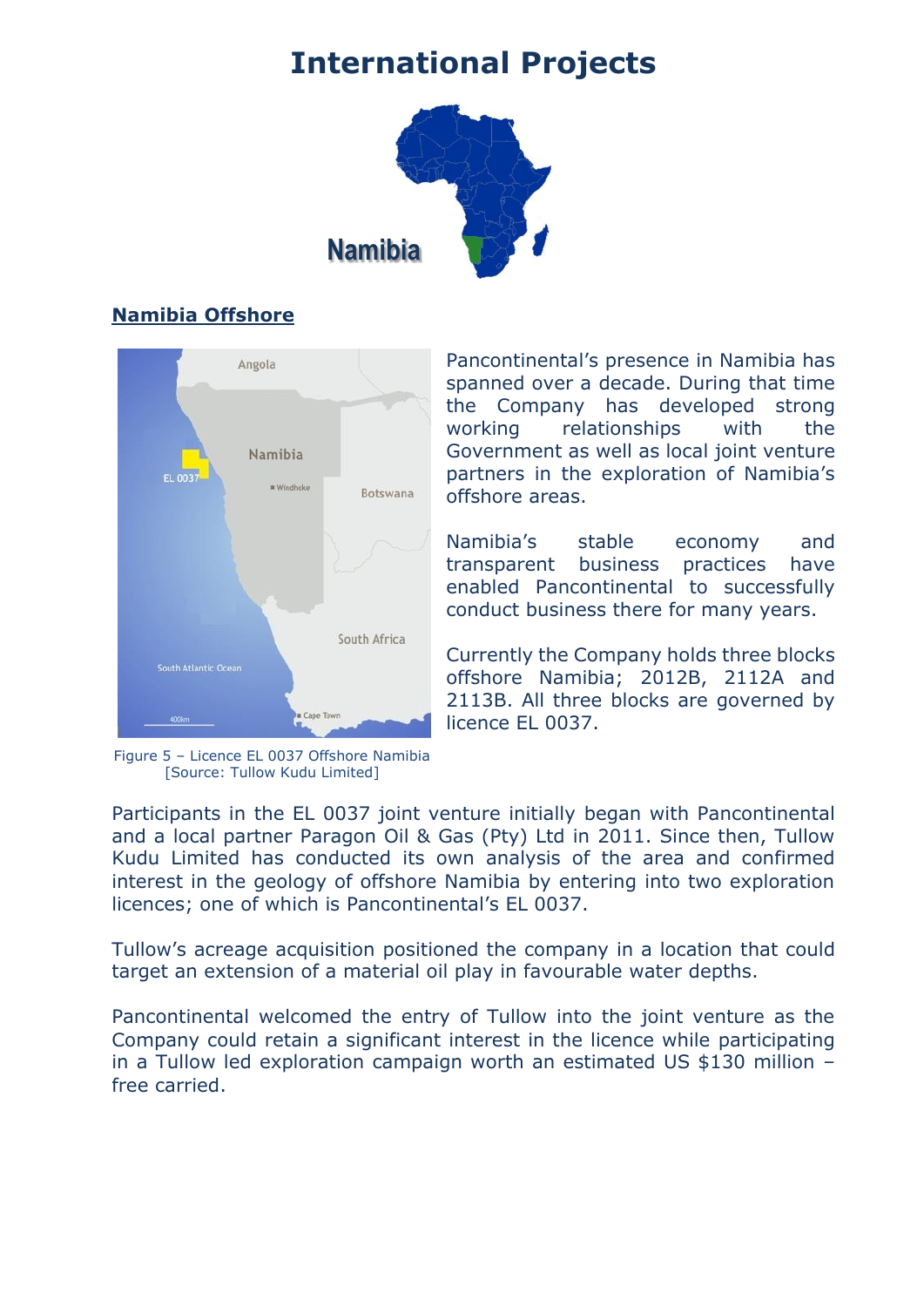## **Namibia Offshore EL 0037**

| Location:            | <b>Walvis Basin</b>                                                             |                           |
|----------------------|---------------------------------------------------------------------------------|---------------------------|
| <b>Project Size:</b> | 17,295 square kilometres                                                        |                           |
| <b>JV Partners:</b>  | Tullow Kudu Limited (Operator)<br>Pancontinental<br>Paragon Oil & Gas (Pty) Ltd | 65,00%<br>30.00%<br>5.00% |

## **Exploration Activity**



Figure 6 – Prospects within Licence EL 0037 Offshore Namibia

Pancontinental's three exploration blocks are located offshore Namibia in the Walvis Basin.

Initial exploration by Pancontinental and its local joint venture partner Paragon Oil & Gas (Pty) Ltd identified an oil mature fairway and a "sweet spot" area for oil generation.

In September 2013, Tullow Kudu Limited farmed into the licence for a 65% operator interest. An exploration campaign for the licence is being fully funded by Tullow, leaving Pancontinental with no financial obligations.

Following Tullow's entry into the joint venture, acquisition of 3,000 sq km of 3D seismic and an

additional 1,000 km of 2D seismic has been completed. The processing of this data has also been completed with several prospects and leads identified on early data.

The initial fairway predicted by Pancontinental holds the four major prospects; Albatross, Gannet, Petrel and Seagull.

Ongoing analysis of the data acquired will provide the information required to assess the prime locations for future potential drilling.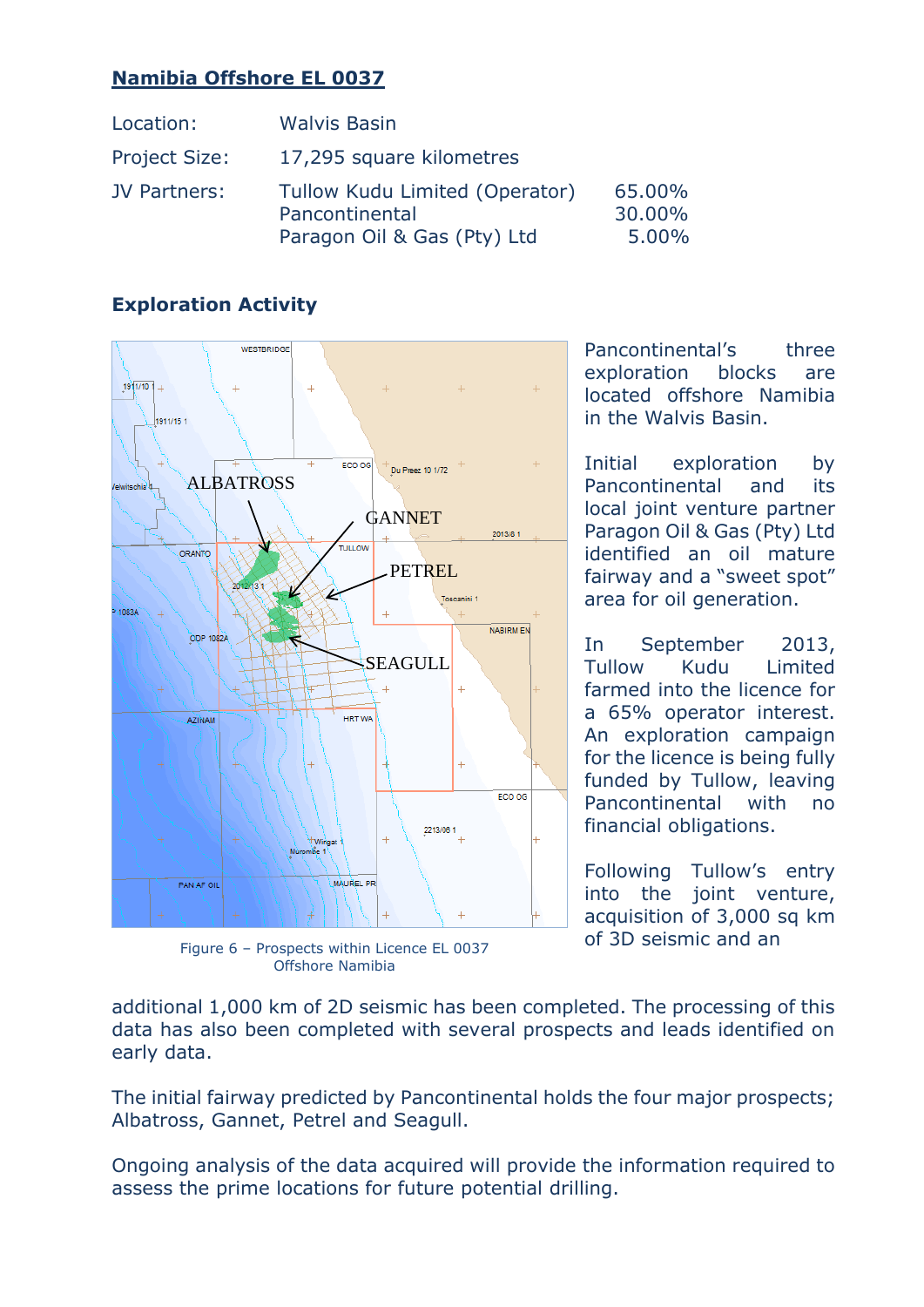# **Licence Schedule**

| <b>Licence</b><br><b>Location</b> | <b>Licence</b><br><b>Reference</b> | <b>PCL</b><br>(consolidated)<br>interest at the<br>beginning of<br>the quarter | <b>Movements</b><br>for the<br>current<br>quarter | <b>PCL</b><br>(consolidated)<br>interest at the<br>end of the<br>quarter |
|-----------------------------------|------------------------------------|--------------------------------------------------------------------------------|---------------------------------------------------|--------------------------------------------------------------------------|
| Kenya                             | L6 offshore                        | 40.00%                                                                         | 0.00%                                             | 40.00%                                                                   |
|                                   | L6 onshore                         | 16.00%                                                                         | 0.00%                                             | 16.00%                                                                   |
|                                   | <b>L10A</b>                        | 18.75%                                                                         | 0.00%                                             | 18.75%                                                                   |
|                                   | $L10B*$                            | 25.00%                                                                         | $0.00\%$                                          | 25.00%                                                                   |
| Namibia                           | EL 0037                            | 30.00%                                                                         | 0.00%                                             | 30.00%                                                                   |
| Western<br>Australia              | EP 104 (R1)                        | 11.11%                                                                         | $(11.11)\%$                                       | 0.00%                                                                    |
|                                   | EP 110                             | 38.462%                                                                        | $(38.462)\%$                                      | $0.00\%$                                                                 |
|                                   | <b>EP 424</b>                      | 38.462%                                                                        | $(38.462)\%$                                      | $0.00\%$                                                                 |
|                                   | L15                                | 12.00%                                                                         | $(12.00)\%$                                       | $0.00\%$                                                                 |

\* Withdrawal post- quarter-end

## **Corporate**

### **Cash Position**

- » As at 31 December 2014, Pancontinental's cash position was \$2.9 million;
- » The major items of expenditure during the March 2015 Quarter were:
	- o Exploration and Evaluation \$5.6; and
	- o Administration \$0.3
- » During the quarter, the Company continued its review of discretionary spending in order to preserve cash balances. The Company's Australian assets were relinquished during the quarter due to their low reward profile, so that capital could be directed to key assets.

#### **Change of Registered Office and Principal Place of Business**

Pancontinental has relocated its office to new corporate accommodation. The Company's new details are as follows:

| <b>Office Address:</b>   | Level 1, 10 Ord Street, West Perth WA 6005 |
|--------------------------|--------------------------------------------|
| Mailing Address:         | PO Box 1154, West Perth WA 6872            |
| Telephone Number:        | $(08)$ 6363 7090                           |
| <b>Facsimile Number:</b> | $(08)$ 6363 7099                           |